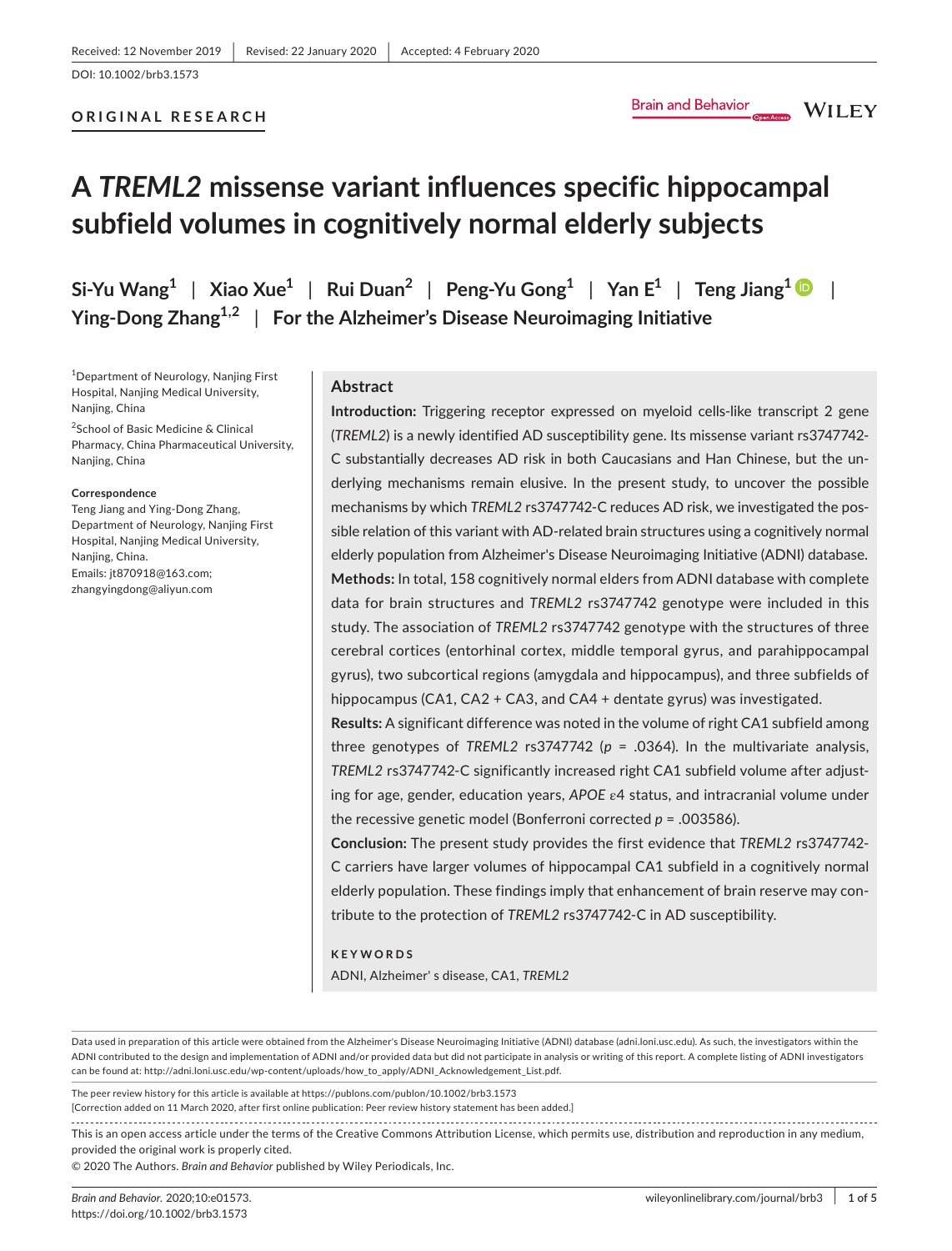# **1** | **INTRODUCTION**

Alzheimer's disease (AD) is the most common form of dementia in the world, affecting 5% of the population over 65 years (Alzheimer's, 2016; Lane, Hardy, & Schott, 2018). The late-onset AD accounts for the majority of all AD cases and is considered as a genetically complex disorder that caused by an interaction between environmental factors and susceptibility genes (Jiang, Yu, Tian, & Tan, 2013). Investigating the mechanisms by which variants of these susceptibility genes modify AD risk will provide valuable insights into the pathogenesis of this devastating disease.

Triggering receptor expressed on myeloid cells*-*like transcript 2 gene (*TREML2*) is a newly identified AD susceptibility gene. Its missense variant rs3747742-C is revealed to substantially reduce AD risk in both Caucasians and Han Chinese (Benitez et al., 2014; Jiang et al., 2017), but the underlying mechanisms are still elusive. Previous studies investigated the association of *TREML2* rs3747742 with cerebrospinal fluid (CSF) biomarkers of AD and found that carriers of C allele had a decreased level of both hyperphosphorylated and total CSF tau (Benitez et al., 2013; Song et al., 2019), indicating that *TREML2* rs3747742-C may decrease AD risk by attenuating neurodegeneration process.

In the present study, to uncover the other possible mechanisms by which *TREML2* rs3747742-C reduces AD risk, we investigated the possible relation of this variant with AD-related brain structures using a cognitively normal elderly population from Alzheimer's Disease Neuroimaging Initiative (ADNI) database. For the first time, we showed that *TREML2* rs3747742-C carriers have larger volumes of hippocampal CA1 subfield after adjusting for age, gender, education years, *APOE* ε4 status, and intracranial volume. These findings imply that enhancement of brain reserve may also contribute to the protection of *TREML2* rs3747742-C in AD susceptibility.

# **2** | **METHODS**

# **2.1** | **About ADNI database and subject selection**

All data used in this article were obtained from the ADNI database ([adni.loni.usc.edu](http://adni.loni.usc.edu)). The ADNI was launched in 2003 as a public-private partnership, led by Principal Investigator Michael W. Weiner, MD. The primary goal of ADNI has been to test whether serial magnetic resonance imaging (MRI), positron emission tomography (PET), other biological markers, and clinical and neuropsychological assessment can be combined to measure the progression of mild cognitive impairment (MCI) and early Alzheimer's disease (AD). For up-to-date information, see [www.adni-info.org](http://www.adni-info.org). In total, 158 cognitively normal elders from ADNI database with complete data for brain structures and *TREML2* rs3747742 genotype were included in this study.

# **2.2** | **Ethical approval**

As per ADNI protocols, all procedures performed in studies involving human participants were in accordance with the 1964 Helsinki declaration and its later amendments or comparable ethical standards. More details can be found at adni.loni.usc.edu.

# **2.3** | **MRI for brain structures**

MRI data of brain structures were extracted from ADNI website (*TREML2* rs3747742 C/C genotype: 12 subjects, *TREML2* rs3747742 C/T genotype: 71 subjects, *TREML2* rs3747742 T/T genotype: 75 subjects). The details regarding image acquisition and process can be found at <http://adni.loni.usc.edu/methods>. In this study, three cerebral cortices (entorhinal cortex, middle temporal gyrus, and parahippocampal gyrus) and two subcortical structures (amygdala and hippocampus) that associated with AD were defined as ROIs. Regarding the subfields of hippocampus, three regions (CA1, CA2 + CA3, and CA4 + dentate gyrus) were selected as ROIs.

## **2.4** | **Statistical analysis**

Statistical analyses were carried out by GraphPad Prism 6 (GraphPad Software), R 3.12 (<http://www.r-project.org/>) and PLINK 1.07 ([http://pngu.mgh.harvard.edu/wpurcell/plink/\)](http://pngu.mgh.harvard.edu/wpurcell/plink/). In univariate analysis, the association of *TREML2* rs3747742 genotypes with AD-related brain structures was investigated using one-way ANOVA. In multivariate analysis, the association between *TREML2* rs3747742 genotypes and AD-related brain structures was analyzed using a multiple linear regression adjusting for age, gender, education years, *APOE* ε4 status, and intracranial volume under dominant and recessive genetic models. These two genetic models were defined as follows:  $(C/C + C/T)$  versus T/T for the dominant model,  $C/C$  versus ( $C/T + T/T$ ) for the recessive model. Bonferroni correction was used for the adjustment of multiple comparisons. *p* < .05 was considered significant.

# **3** | **RESULTS**

As indicated by Table S1 and Table S2, no difference was observed in the average thickness and volume of AD-related cerebral cortices including bilateral entorhinal cortices, middle temporal gyri, and parahippocampal gyri among three genotypes of *TREML2* rs3747742. Meanwhile, no difference was noted in the volume of subcortical structures including bilateral amygdalae and hippocampi among three genotypes of *TREML2* rs3747742 (Table S3).

Regarding the hippocampal subfields, a significant difference was found in the volume of right CA1 subfield among three genotypes of *TREML2* rs3747742 (*p* = .0364, see Table 1). We then investigated the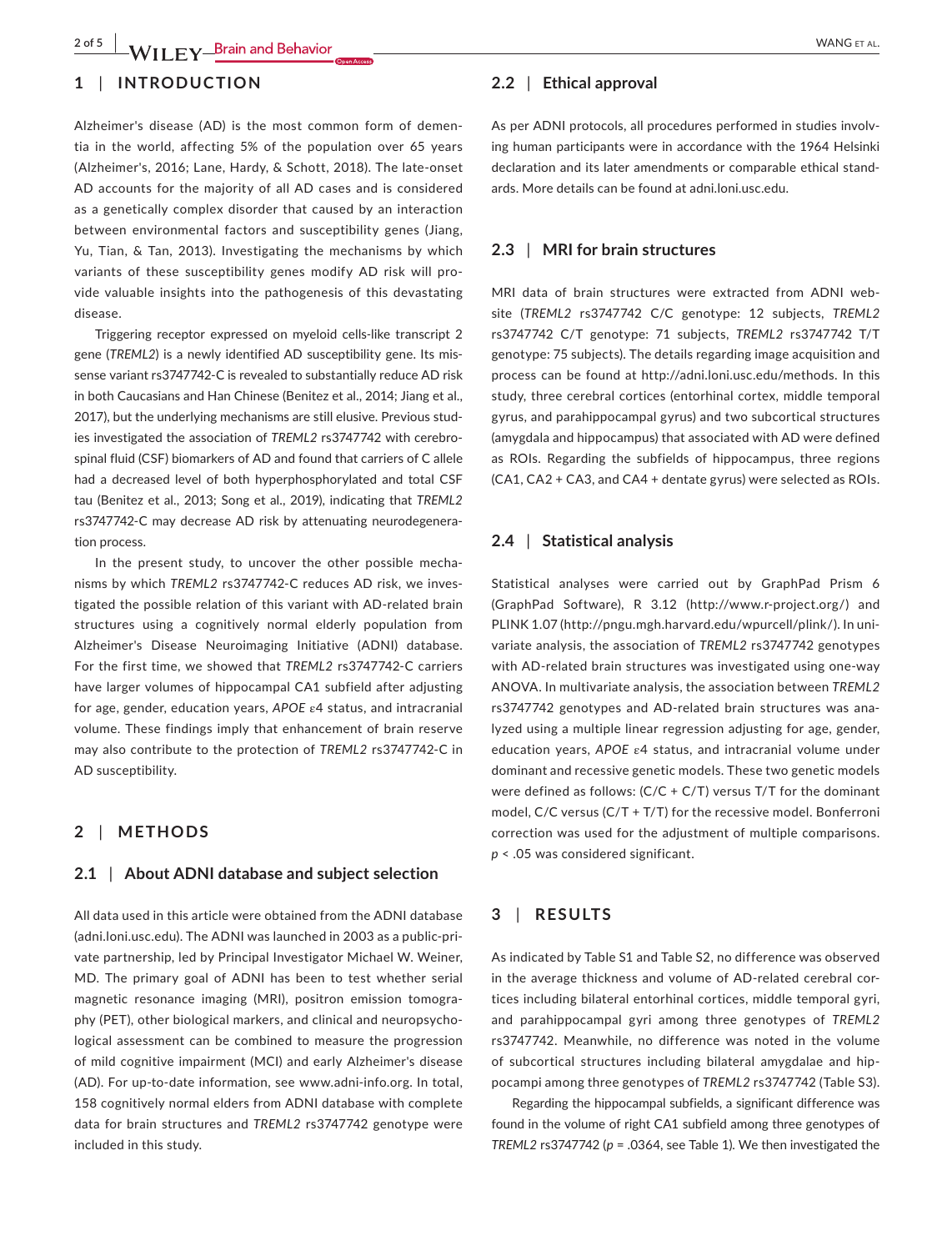**TABLE 1** The influence of *TREML2* rs3747742 genotypes on the volume of hippocampal subfields

|                                                              | Genotypes                 |                           |                           | $\boldsymbol{p}$ |
|--------------------------------------------------------------|---------------------------|---------------------------|---------------------------|------------------|
| <b>Hippocampal subfields</b>                                 | C/C                       | C/T                       | T/T                       | value            |
| CA1 subfield (Left, mm <sup>3</sup> )                        | $334.5 \pm 62.15$<br>(12) | $316.5 \pm 42.16$<br>(71) | $321.1 \pm 43.77$<br>(75) | .4191            |
| CA1 subfield (Right, mm <sup>3</sup> )                       | $358.7 \pm 74.23$<br>(12) | $327.4 \pm 38.47$<br>(71) | $322.1 \pm 45.48$<br>(75) | .0364            |
| $CA2 + CA3$ subfields<br>(Left, mm <sup>3</sup> )            | $909.4 \pm 103.8$<br>(12) | $911.5 \pm 137.2$<br>(71) | $903.9 \pm 129.1$<br>(75) | .9397            |
| $CA2 + CA3$ subfields<br>(Right, mm <sup>3</sup> )           | $981.3 \pm 111.1$<br>(12) | $968.5 \pm 135.5$<br>(71) | $947.4 \pm 150.4$<br>(75) | .5713            |
| $CA4 + dentate$ gyrus<br>subfields (Left, mm <sup>3</sup> )  | $506.9 \pm 56.2$<br>(12)  | $512.8 \pm 71.32$<br>(71) | $510.2 \pm 73.27$<br>(75) | .9541            |
| $CA4 + dentate$ gyrus<br>subfields (Right, mm <sup>3</sup> ) | $535.9 \pm 59.21$<br>(12) | $539.2 \pm 74.61$<br>(71) | $524.9 \pm 80.2$<br>(75)  | .5195            |

*Note:* Data in this table are expressed as mean ± *SD* (number of subjects) and analyzed with oneway ANOVA.

association between *TREML2* rs3747742 and rightCA1 subfield volume using multiple linear regression adjusting for age, gender, education years, *APOE* ε4 status, and intracranial volume under dominant and recessive genetic models. As revealed by Figure 1, *TREML2* rs3747742-C significantly increased right CA1 subfield volume under the recessive genetic model after Bonferroni correction (*P*c = 0.003586).

# **4** | **DISCUSSION**

As a newly identified susceptibility gene for AD, *TREML2* locates on chromosome 6p21.1-q15, a region showing a strong association with AD risk (Lambert et al., 2013). Previously, by mining Caucasian exome-sequencing datasets, Benitez and colleagues revealed that *TREML2* rs3747742-C was associated with a lowered risk of AD (Benitez et al., 2014). Recently, we had confirmed this association in a large Han Chinese population including 992 AD patients and 1,358 healthy controls (Jiang et al., 2017), further supporting a protective role of *TREML2* rs3747742-C in AD susceptibility.

However, the underlying mechanisms by which *TREML2* rs3747742-C reduces AD risk remain largely unknown. Benitez et al. recently found that *TREML2* rs3747742-C carriers had a decreased level of CSF hyperphosphorylated tau (Benitez et al., 2013). Meanwhile, Song and colleagues revealed that *TREML2* rs3747742-C was related to a reduced CSF total tau level in AD patients after controlling for age, gender, education, and *APOE* ε4 status (Song et al., 2019). Since CSF tau levels reflect the degree of neurodegeneration (Frost, Gotz, & Feany, 2015), these findings implied that *TREML2* rs3747742-C might modify AD risk by attenuating neurodegeneration process. In the present study, we investigated the possible relation of *TREML2* rs3747742-C with AD-related brain structures using a cognitively normal elderly population from ADNI database. For the first time, we revealed that *TREML2* rs3747742-C carriers had larger volumes of hippocampal



**FIGURE 1** The influence of *TREML2* rs3747742-C on right CA1 subfield volume. (a) The association between *TREML2* rs3747742-C and right CA1 subfield volume after adjusting for age, gender, education years, *APOE* ε4 status, and intracranial volume under the dominant genetic model ([C/C + C/T] vs. T/T). (b) The association between *TREML2* rs3747742-C and right CA1 subfield volume after adjusting for age, gender, education years, *APOE* ε4 status, and intracranial volume under the recessive genetic model (C/C vs. [C/T + T/T])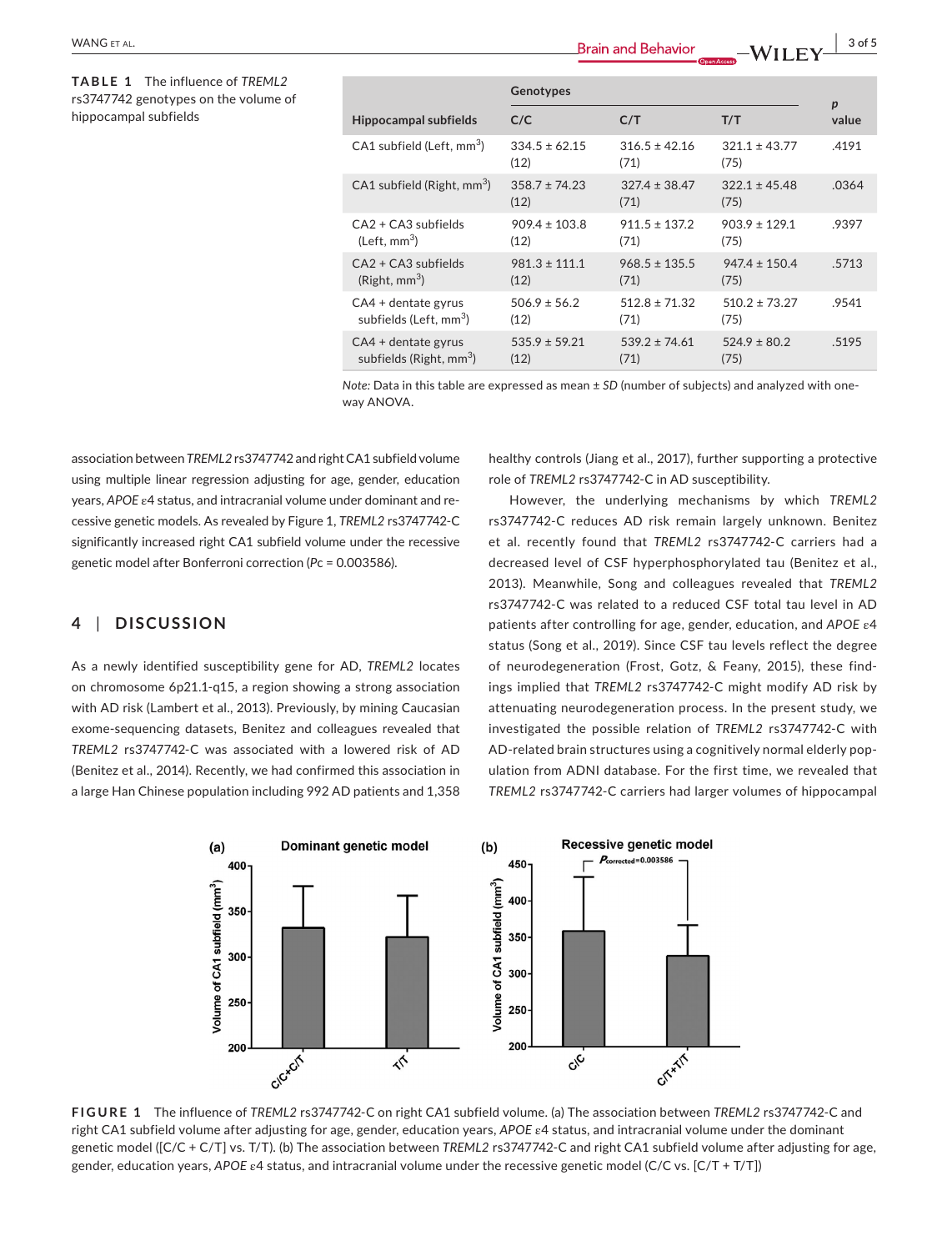**4 of 5 WII FY Brain and Behavior** *CONSERVING ET AL.* 

CA1 subfield after adjusting for age, gender, education years, *APOE* ε4 status, and intracranial volume. The hippocampal CA1 subfield, also known as Sommer's sector, is required for the retrieval of spatial and contextual memory (Guerreiro et al., 2013; Thomas, 2015). Since CA1 subfield is particularly susceptible to cytotoxicity (Yang, Tian, Yang, & Zhang, 2010), a larger volume of this region might provide a better compensation for neuropathological damages during AD progression. Therefore, it seemed that enhancement of brain reserve might also contribute to the protection of *TREML2* rs3747742-C in AD susceptibility.

Triggering receptor expressed on myeloid cells-like transcript 2 gene encodes a single-pass type I membrane protein that belongs to the immunoglobulin superfamily (Klesney-Tait, Turnbull, & Colonna, 2006). In the brain, TREML2 is mainly expressed by microglia, the immune cell within the central nervous system (Zheng et al., 2016). In a previous functional study, Zheng and colleagues showed that the expression of TREML2 on microglia was upregulated by oligomeric amyloid-β stimulation (Zheng et al., 2016). More importantly, knockdown of TREML2 facilitated microglia proliferation and suppressed microglia-mediated release of proinflammatory cytokines (Zheng et al., 2016). These findings implied that TREML2 might be a modulator of microglia during AD progression. As a missense variant, *TREML2* rs3747742-C leads to a change of amino acids at 144 residue (p.S144G) of TREML2, and functional studies are warranted to determine whether the protective effects of *TREML2* rs3747742-C against AD susceptibility are related to the alteration of TREML2 protein and microglia functions. However, according to the prediction of MutationTaster and PolyPhen-2 software (Adzhubei, Jordan, & Sunyaev, 2013; Adzhubei et al., 2010; Schwarz, Cooper, Schuelke, & Seelow, 2014), p.S144G amino acid change was unlikely to affect the structure or functions of TREML2 protein. Therefore, it is also possible that the *TREML2* rs3747742-C is in LD with other nearby functional variants and thus protects against AD risk (Carrasquillo et al., 2017).

The main limitation of this study is the relatively small sample size of the cognitively normal elders in the ADNI dataset. Therefore, our findings should be further validated using a larger cohort in the future.

In conclusion, the present study provides the first evidence that *TREML2* rs3747742-C carriers have larger volumes of hippocampal CA1 subfield after adjusting for age, gender, education years, *APOE* ε4 status, and intracranial volume in a cognitively normal elderly population. These findings imply that enhancement of brain reserve may also contribute to the protection of *TREML2* rs3747742-C in AD susceptibility.

## **ACKNOWLEDGMENT**

DatacollectionandsharingforthisprojectwasfundedbytheADNI(National Institutes of Health Grant U01 AG024904) and DOD ADNI (Department of Defense award number W81XWH-12-2-0012). ADNI is funded by the National Institute on Aging, the National Institute of Biomedical Imaging and Bioengineering, and through generous contributions from the following: AbbVie, Alzheimer's Association; Alzheimer's Drug Discovery Foundation; Araclon Biotech; BioClinica, Inc.; Biogen; Bristol-Myers Squibb Company; CereSpir, Inc.; Cogstate; Eisai Inc.; Elan Pharmaceuticals, Inc.; Eli

Lilly and Company: EuroImmun: F. Hoffmann-La Roche Ltd and its affiliated company Genentech, Inc.; Fujirebio; GE Healthcare; IXICO Ltd.; Janssen Alzheimer Immunotherapy Research & Development, LLC.; Johnson & Johnson Pharmaceutical Research & Development LLC.; Lumosity; Lundbeck; Merck & Co., Inc.; Meso Scale Diagnostics, LLC.; NeuroRx Research; Neurotrack Technologies; Novartis Pharmaceuticals Corporation; Pfizer Inc.; Piramal Imaging; Servier; Takeda Pharmaceutical Company; and Transition Therapeutics. The Canadian Institutes of Health Research is providing funds to support ADNI clinical sites in Canada. Private sector contributions are facilitated by the Foundation forthe National Institutes of Health [\(www.fnih.org](http://www.fnih.org)). The grantee organization is the Northern California Institute for Research and Education, and the study is coordinated by the Alzheimer's Therapeutic Research Institute at the University of Southern California. ADNI data are disseminated by the Laboratory for Neuro Imaging at the University of Southern California. This work was also supported by National Natural Science Foundation of China (81974156), "Six Talent Summit" Foundation of Jiangsu Province (2016-WSN-180), Youth Medical Talent Program of Jiangsu Province (QNRC2016068), and Nanjing Medical Science and Technology Development Foundation for Distinguished Young Scholars (JQX17008). We deeply thank Dr. Hui-Fu Wang for the assistance of data analysis.

#### **CONFLICT OF INTEREST**

The authors confirm that this article has no conflict of interest.

### **AUTHORS' CONTRIBUTION**

Si-Yu Wang and Xiao Xue were involved in data analysis. Rui Duan and Peng-Yu Gong were involved in data acquisition. Yan E and Ying-Dong Zhang were involved in data interpretation. Teng Jiang was involved in manuscript preparation. The investigators within the ADNI contributed to the design and implementation of ADNI database.

### **INFORMED CONSENT**

A written informed consent was obtained from each participant or the legal guardian. More details can be found at adni.loni.usc.edu.

# **DATA AVAILABILITY STATEMENT**

The data that support the findings of this study are available from the corresponding author upon reasonable request.

# **ORCID**

*Teng Jiang* <https://orcid.org/0000-0002-4204-6563>

## **REFERENCES**

- Adzhubei, I., Jordan, D. M., & Sunyaev, S. R. (2013). Predicting functional effect of human missense mutations using PolyPhen-2. *Current Protocols in Human Genetics*, *76*, 7.20.1–7.20.41.
- Adzhubei, I. A., Schmidt, S., Peshkin, L., Ramensky, V. E., Gerasimova, A., Bork, P., … Sunyaev, S. R. (2010). A method and server for predicting damaging missense mutations. *Nature Methods*, *7*(4), 248–249.
- Alzheimer's Association (2016). 2016 Alzheimer's disease facts and figures. *Alzheimer's & Dementia: The Journal of the Alzheimer's Association*, *12*(4), 459–509.